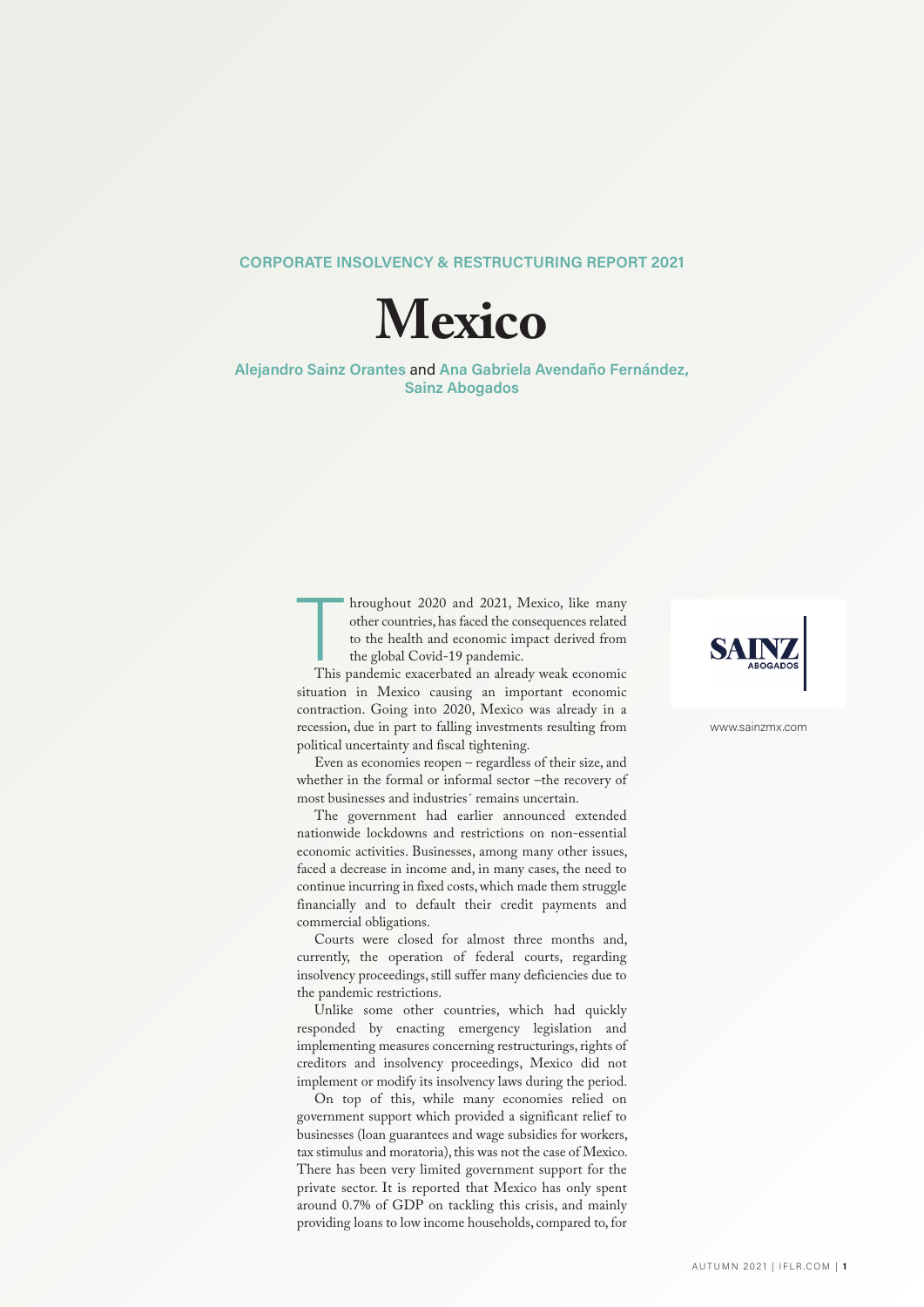

**Alejandro Sainz Orantes** Partner Sainz Abogados Mexico City, Mexico T: +52 55 9178 5047 E: asainz@sainzmx.com

Alejandro Sainz Orantes was the founding partner of Cervantes Sainz which was spun off into Sainz Abogados. He chairs the restructurings and insolvency practice area and is a member of the finance, compliance and investigations, and M&A practice groups at Sainz Abogados.

Alejandro has more than 30 years of experience advising and representing clients in the practices of cross-border insolvency and restructurings (out-of-court and incourt – concursos mercantiles), finance, refinancing and corporate reorganisations, as well as in the purchase and sale of assets in special situations and distress. Throughout his vast experience, he has represented clients from various industries, both nationally and internationally, domestic and foreign companies, public and private, as well as several ad-hoc committees of international bondholders and noteholders issued abroad by Mexican issuers.

Alejandro is a graduate of the Panamerican University and has completed further postgraduate qualifications at Harvard University. He is also a certified mediator by the Mexican Institute of Mediation, and was a professor at the Ibero-American University.

example, an 8% of GDP in Brazil and an average of 4% in emerging markets.

It is unquestionable that the current worldwide health emergency, and its serious effects on the Mexican economy, will force



**Ana Gabriela Avendaño Fernández** Senior associate Sainz Abogados Mexico City, Mexico T: +52 55 9178 5072 E: gavendano@sainzmx.com

Ana Gabriela Avendaño is a senior associate in Sainz Abogados. She has experience in insolvency procedures, bankruptcy, complex restructurings and banking and finance matters.

Ana has represented national and foreign clients including creditors committee, debtors and other relevant entities on insolvency proceedings, consensual restructurings and winding-up proceedings.

Ana obtained her law degree from the Instituto Tecnológico Autónomo de México (ITAM) in Mexico City. In addition, she obtained a LLM degree from the University of Virginia School of Law.



businesses in various sectors and industries to evaluate their financial liquidity and define plans to avoid insolvency or even bankruptcy.

The effects of this pandemic, which are expected to be felt for at least an extended period of months (or even years), require that companies look for alternative sources of income and liquidity, organisational reorganisations and negotiation with their creditors, out-of-court and in-court.

These turbulent times have led and will continue to lead to a waterfall of restructurings and workouts in various industries. Companies will need to identify inefficiencies, suspend non-essential operations, optimise activities, and negotiate amendments to their business plans and contractual terms considering the current scenario.

Corporate reorganisations and out-ofcourt restructurings to stabilise business operations should be definitely considered before deciding for an in-court insolvency or liquidation proceeding of any business. However, when this is not possible, the restructuring and insolvency proceeding, known as *concurso*, which is the only formal insolvency procedure available in Mexico, will be the alternative for both debtors and creditors.

In the coming months and years, insolvency lawyers will be focusing on mitigating the impact of the global pandemic on companies' operations, finances and disputes. Experts will have to provide, more than ever, creative and agile strategies to adopt responsive actions to present and future threats that this pandemic could generate in different areas.

# **Framework**

The Concursos Law provides for a single insolvency proceeding known as *concurso mercantil* (conciliation/restructuring or insolvency/bankruptcy procedure). The applicable laws to restructurings and insolvency proceedings are mainly the Concursos Law, the General Law on Business Organisations, the Law of Credit Institutions, and the Law of Insurance and Bonds Institutions.

A debtor may consider a corporate reorganisation and out-of-court restructuring to stabilise business operations before deciding for an in-court insolvency or liquidation proceeding of any business.

Many restructuring proceedings in Mexico begin as informal and/or consensual efforts. Ending in a judicial proceeding would depend on the various circumstances around the negotiations and status of the debtor. The possibility of aligning interests and positions of different creditors is essential as well as the ability to reach a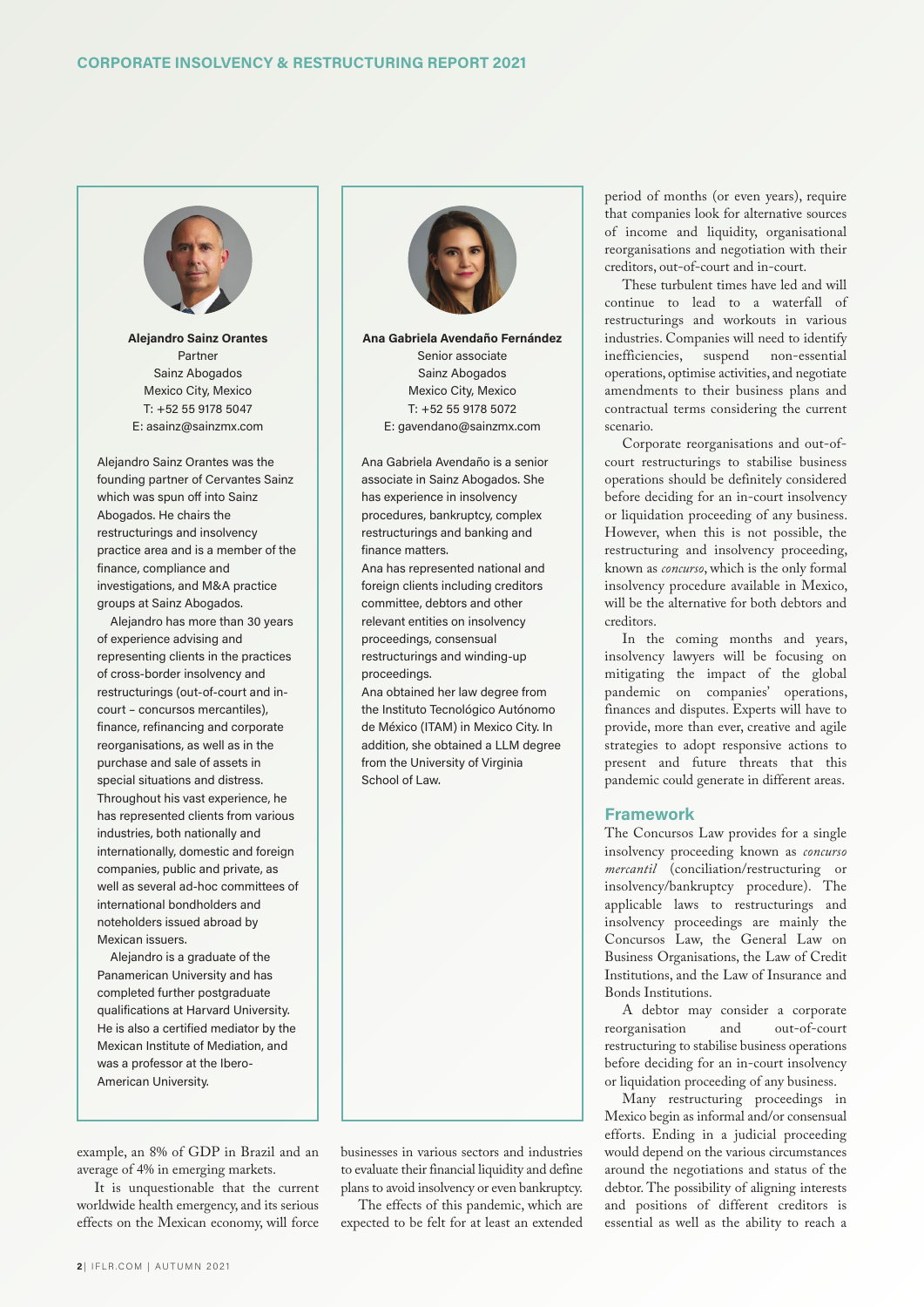reorganisation agreement.It is likely that if, sophisticated creditors (banks, funds) are involved – which occurs in major restructurings – they will try to be cooperative to reach a reorganisation agreement that may serve to restructure the debtor out-of-court or prepare it for prepack, in-court proceedings – a more expeditious procedure than a regular proceeding.

### **Processes and procedures**

The debtor itself, any creditor, the district attorney, a judge, and tax authorities in their capacity as creditors, may file insolvency claims. With the petition filed by creditors or authority (involuntary) or the insolvency petition filed by the company (voluntary), as the case may be, a guaranty or bond must be posted to secure the examiner's fee payment.

Debtors which are part of the same corporate group may simultaneously request the joint judicial *concurso* declaration, without need of estate consolidation.For the joint *concurso* procedure it is enough that one of the parties of the group is under the assumptions of insolvency under the Concursos Law, and that such condition places one or more of the parties forming the corporate group under the same situation.

Creditors of debtors that are part of a group that meet the assumptions described above may claim the joint judicial *concurso* procedure. The joint judicial *concurso* procedure can be cumulative with other *concurso* procedures.

#### **Formal filing**

All creditors of the debtor, whether domestic or foreign, shall have access to the *concurso* procedure, and shall collect in equal proportion (according to the class) from the assets located within the territorial jurisdiction of the court.

The general rule is that contracts must be honoured by the debtor, unless the conciliator rejects the contract. Even if the debtor or its management remains in control of its business, the conciliator is entitled to accept or reject executory contracts, incur new indebtedness, substitute collateral and sell assets outside the regular course of business.

With some exceptions, any contractual stipulation, which – due to the filing of a voluntary petition for *concurso* or the issuance of the declaration of insolvency – sets modifications that worsen the contract terms for the debtor, shall be deemed as not included.

In most cases, it is unlikely that a successful out-of-court restructuring may be reached over the dissent of a minority of creditors.An express procedure for cramming down creditors that do not approve proposals approved within these procedures, as permitted under other foreign jurisdictions, is not expressly contemplated by the Concursos Law.However,when an in-court restructuring agreement is reached by more than 50% in a *concurso* proceeding the conditions of unsecured creditors are uniformed.

There are various legal actions available to creditors prior to a formal insolvency proceeding to recover on a defaulted loan or obligation of a debtor. The action proceedings (foreclosure, attachment, temporary restraining orders, preliminary discovery or pre-filing motions, etc) would vary depending on the type of agreement, source of the action to be followed (civil, mercantile, ordinary, special), whether collateral was granted, whether promissory notes were issued, type of collateral, etc.

Creditors are entitled to challenge resolutions issued within a *concurso* proceeding. Although the proceeding will not be suspended, such actions may certainly disrupt or delay the process.

It is important to bear in mind that following the *concurso*judgment and even in the preliminary stage of *visita*, the court (based on its own opinion or the examiner's recommendation) may issue restriction orders on the debtor's business operations, including a prohibition to make any due payments of existing obligations or disposing of any property.

#### **Distressed assets and businesses**

During insolvency proceedings, the sale of assets to protect the ongoing concern of the debtor shall be subject to the conciliator or intervenor's approval. The purchaser will

# *"Many restructuring proceedings in Mexico begin as informal and/or consensual efforts."*

acquire good title as long as the sale is conducted in the same terms as a public auction. The receiver shall follow the rules of publicity and operability to guaranty the transparency of a sale procedure.

The directors of a company that has not been declared insolvent by a competent court may not be liable for continuing to operate a company under financial distress. However, the transactions related to the collection of a creditor's rights could be subject to review when the company is declared insolvent.

In the event that the company is declared insolvent, directors engaging in any malicious act or conduct that causes the non-performance of the company's payment obligations might be liable to civil actions or even criminal liability, if those acts are proven to be fraudulent.

The Concursos Law provides for events during which a director or managing officer will become liable to the debtor, for the benefit of the estate of the company in a *concurso* procedure, for any damages and losses of anticipated earnings caused by any unlawful decision they had made, provided they cause damage to the estate of the debtor which led to the insolvency situation of the company. This is regardless of any liability incurred by the director or managing officer under any other law.

Unless good faith and compliance with the duties of care and loyalty can be evidenced members of the board of directors, as well as relevant employees, of the debtor shall be liable for damages and losses.

Furthermore, as the company is a legal entity, criminal liability might be pursued against the members of its board of directors, administrators, managers or liquidators who were the authors of, or participated in any criminal offence.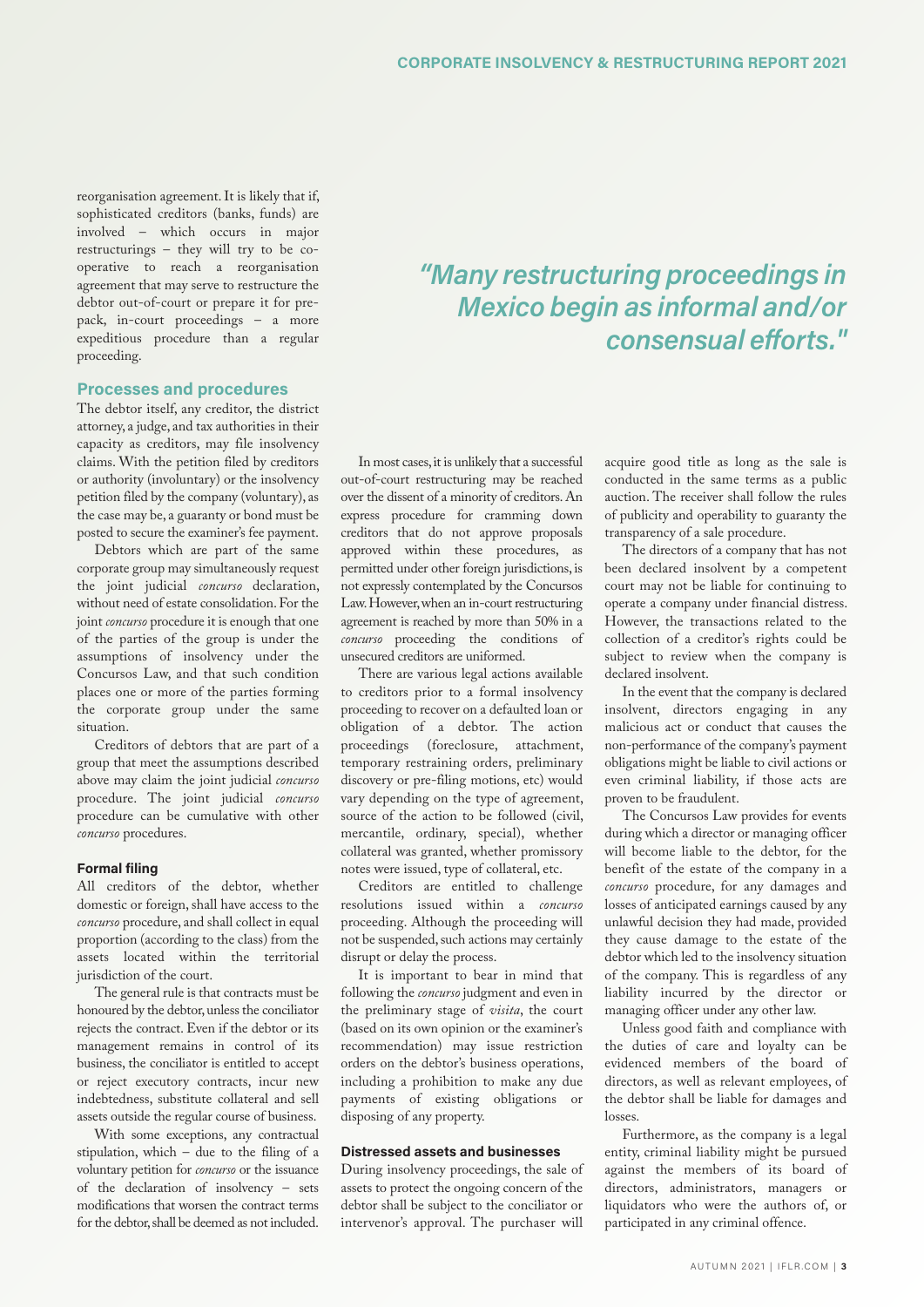*"Various amendments and new rules and regulations are required at various levels: The Ministry of Finance, the Mexican Securities and Exchange Commission and the IFECOM."*

An express procedure for cramming down creditors that do not approve proposals approved within these procedures, as permitted under other foreign jurisdictions, is not expressly contemplated by the Concursos Law. However, when an in-court restructuring agreement is reached by more than 50% in a *concurso* proceeding the conditions of unsecured creditors are uniformed.

Pursuant to the Concursos Law, some transactions may be invalidated if entered into during the period starting on the day which is 270 calendar days prior to the declaration of insolvency by a competent court. Such period can be extended up to three years under some situations regulated by law and would be doubled for intercompany transactions.

Creditors are also entitled to challenge resolutions issued within a *concurso* proceeding. Although the proceeding will not be suspended, such actions may certainly disrupt or delay the process.

#### **Protection for post-petition credit**

The existing Concursos Law classifies creditors into the following categories or classes (and with the following rankings or preferences):

- First priority claims against the 'estate'of the debtor (*créditos contra la masa*),which includes:
- Special labour claims under Section XXIII, Chapter A, of Article 123 of the Constitution, and applicable regulations;
- Debt incurred for the management of the estate of the debtor with the authorisation of the conciliator or the receiver, as the case may be, or those contracted directly by the conciliator;
- Debt incurred to cover ordinary expenses for the safety and protection of the estate; and
- Debt incurred from the judicial or extrajudicial acts for the benefit of the estate; provided, however, that under Article 225 of the Concursos Law against the secured creditors, with mortgages or pledges, or creditors with special privilege, the preference or privilege of the claims against the estate would not apply, except for the following claims: the special labour claims referred in subsection (a) above, the litigation expenses incurred for the defense or recovery of the goods or assets subject to the security interest of the secured claims or over those assets related to the 'special privilege', and the expenses necessary for

the repair, conservation and sale of those assets;

- Singularly privileged creditors;
- Secured creditors (with mortgages and pledges over assets of the debtor) and tax claims secured with a security in rem (up to the value of such guaranty) are paid first with proceeds from the sale of mortgaged or pledged items; if the items have a value or a price in excess of the debt, any such excess or remaining value is directed to cover subsequent debt payments to other creditors; if the price does not cover the debt, mortgage or pledge, the corresponding creditor may participate, pro rata, as a common or unsecured creditor, to collect the remaining amount);
- Other tax claims and labour claims;
- Creditors with a special privilege (i.e. those with a guaranty trust)
- Unsecured creditors; and
- Subordinated creditors (inter-company claims).

Special provisions govern the reorganisation of public service companies, credit institutions and bonded warehouses. These procedures shall be subject to the Concursos Law and to the specific applicable laws, regulations, and concession titles, as the case may be. The agencies responsible for